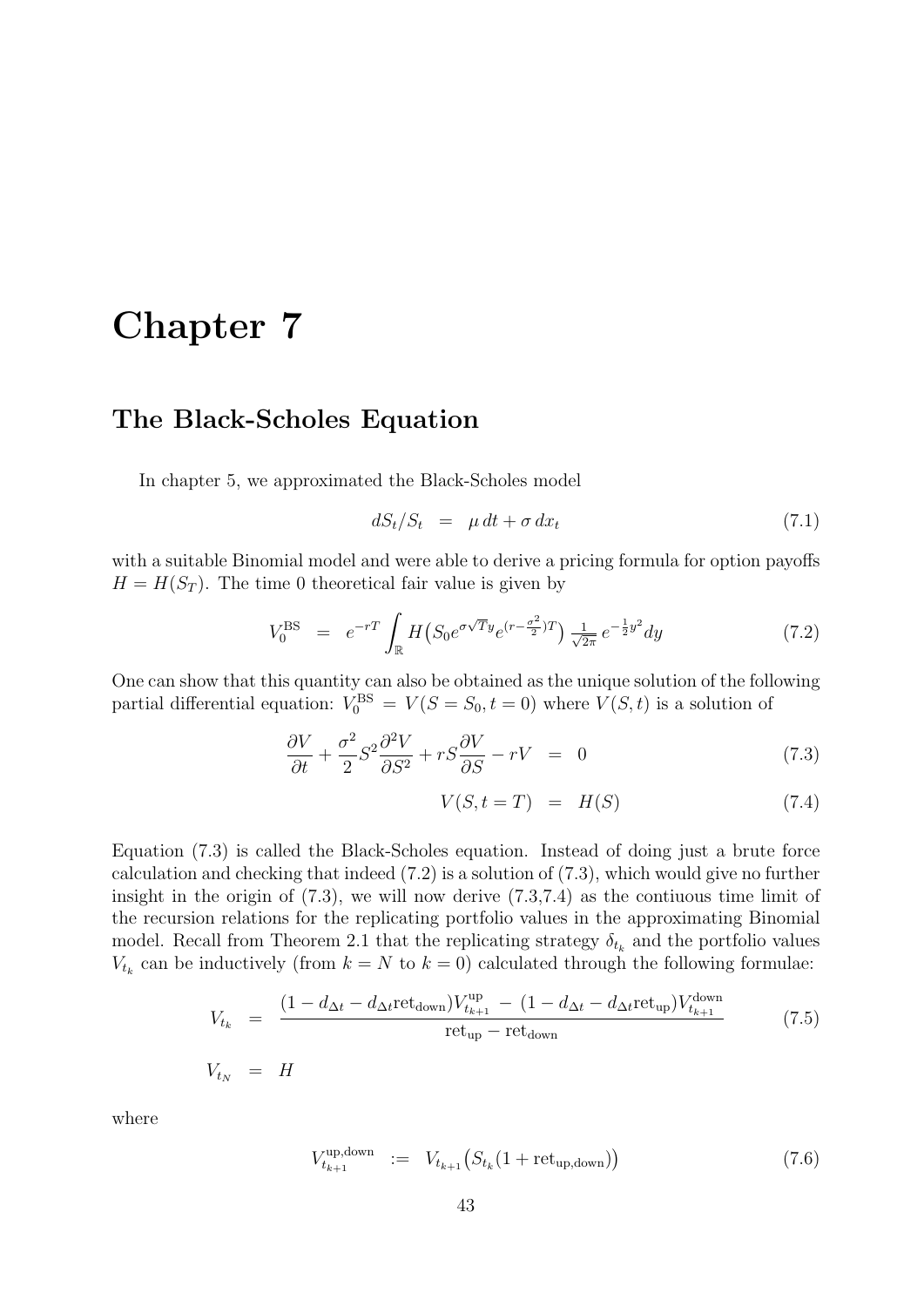and, with time steps  $t_k = k\Delta t$ , the discount factor  $d_{k,k+1} = e^{-r(t_{k+1}-t_k)}$  of Theorem 2.1 becomes

$$
d_{k,k+1} = e^{-r\Delta t} \tag{7.7}
$$

The delta's are obtained from

$$
\delta_{t_k} = \frac{V_{t_{k+1}}(S_{t_k}(1 + \text{ret}_{\text{up}})) - V_{t_{k+1}}(S_{t_k}(1 + \text{ret}_{\text{down}}))}{S_{t_k}(1 + \text{ret}_{\text{up}}) - S_{t_k}(1 + \text{ret}_{\text{down}})}
$$
(7.8)

The Binomial model which approximates the Black-Scholes model (7.1) is given by

$$
retup = \mu \Delta t + \sigma \sqrt{\Delta t}
$$
 (7.9)

$$
retdown = \mu \Delta t - \sigma \sqrt{\Delta t}
$$
 (7.10)

The delta's of (7.8) simply become

$$
\delta_t = \frac{\partial V(S_t, t)}{\partial S_t} \tag{7.11}
$$

in the contiuum limit  $\Delta t \to 0$ . Now let us consider the continuum limit of (7.5). To get a feeling for the problem, let us first put the interest rates to zero,  $r = 0$ . In that case (7.5) reduces to

$$
V_{t_k} = \frac{-ret_{down} V_{t_{k+1}}^{up} + ret_{up} V_{t_{k+1}}^{down}}{ret_{up} - ret_{down}}
$$
  
= 
$$
\frac{(-\mu \Delta t + \sigma \sqrt{\Delta T}) V_{t_{k+1}}^{up} + (\mu \Delta t + \sigma \sqrt{\Delta T}) V_{t_{k+1}}^{down}}{2\sigma \sqrt{\Delta t}}
$$
  
= 
$$
\frac{V_{t_{k+1}}^{up} + V_{t_{k+1}}^{down}}{2} - \mu \Delta t \frac{V_{t_{k+1}}^{up} - V_{t_{k+1}}^{down}}{2\sigma \sqrt{\Delta t}}
$$
(7.12)

Motivated by the Black-Scholes equation where a term  $\frac{\partial V}{\partial t}$  shows up, we subtract on both sides of  $(7.12)$  the term  $V_{t_{k+1}}(S_{t_k}),$ 

$$
V_{t_k}(S_{t_k}) - V_{t_{k+1}}(S_{t_k}) = \frac{V_{t_{k+1}}^{\text{up}} + V_{t_{k+1}}^{\text{down}}}{2} - \mu \Delta t \frac{V_{t_{k+1}}^{\text{up}} - V_{t_{k+1}}^{\text{down}}}{2\sigma\sqrt{\Delta t}} - V_{t_{k+1}}(S_{t_k})
$$
  

$$
= \frac{V_{t_{k+1}}^{\text{up}} - 2V_{t_{k+1}}(S_{t_k}(1 + \mu \Delta t)) + V_{t_{k+1}}^{\text{down}}}{2} - \mu \Delta t \frac{V_{t_{k+1}}^{\text{up}} - V_{t_{k+1}}^{\text{down}}}{2\sigma\sqrt{\Delta t}}
$$
  

$$
+ V_{t_{k+1}}(S_{t_k}(1 + \mu \Delta t)) - V_{t_{k+1}}(S_{t_k}) \qquad (7.13)
$$

We devide this by  $\Delta t$  and obtain

$$
\frac{V_{t_k}(S_{t_k}) - V_{t_{k+1}}(S_{t_k})}{\Delta t} = \text{term}_1 + \text{term}_2 + \text{term}_3 \tag{7.14}
$$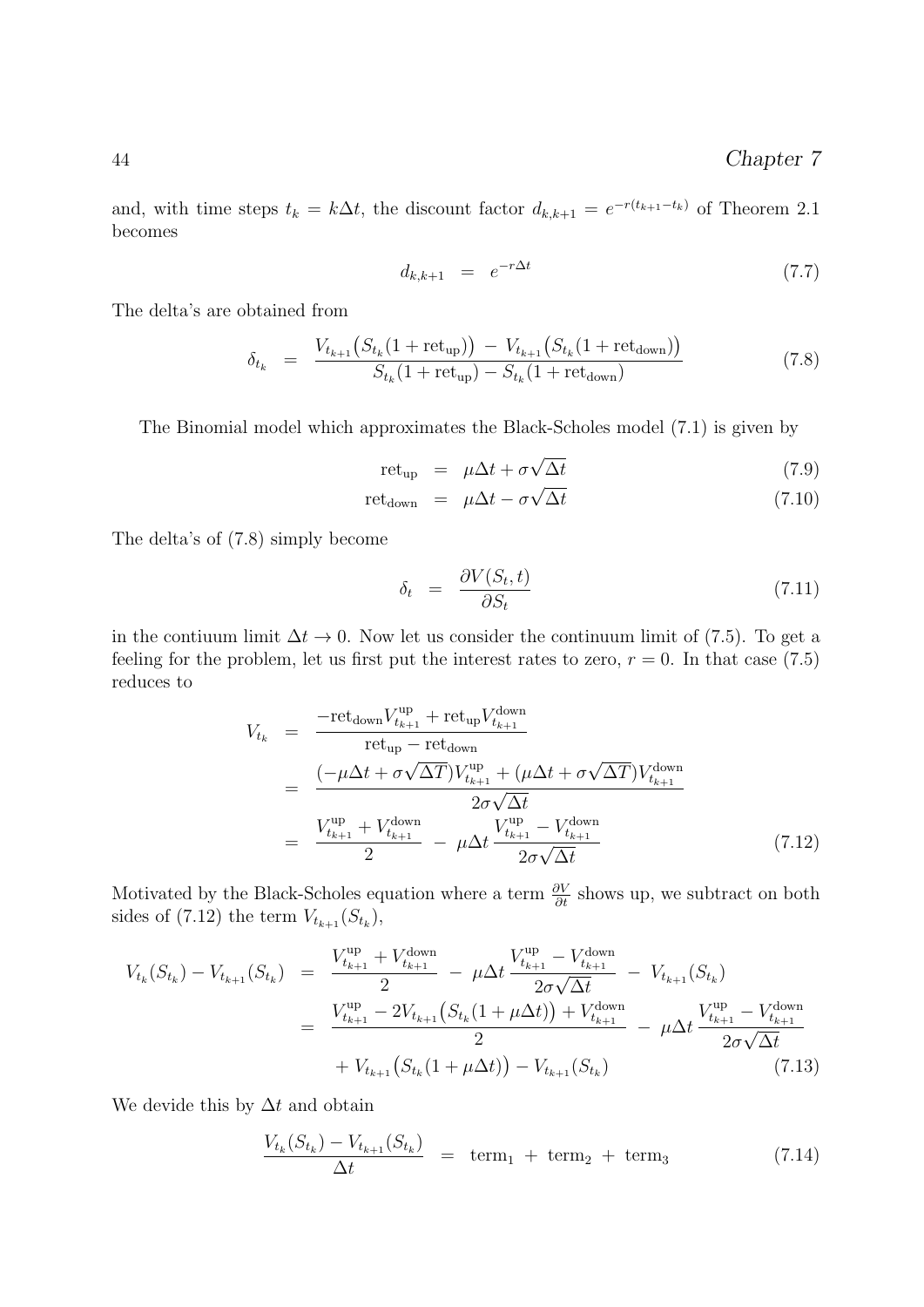## Chapter 7 45

with the following quantities:

term<sub>1</sub> = 
$$
\frac{V_{t_{k+1}}^{\text{up}} - 2V_{t_{k+1}}(S_{t_k}(1 + \mu \Delta t)) + V_{t_{k+1}}^{\text{down}}}{2\Delta t}
$$
  
= 
$$
\frac{\sigma^2 S_{t_k}^2}{2} \frac{V_{t_{k+1}}(S_{t_k}(1 + \mu \Delta t + \sigma \sqrt{\Delta t})) - 2V_{t_{k+1}}(S_{t_k}(1 + \mu \Delta t)) + V_{t_{k+1}}(S_{t_k}(1 + \mu \Delta t - \sigma \sqrt{\Delta t}))}{(S_{t_k} \sigma \sqrt{\Delta t})^2}
$$

$$
\Delta t \rightarrow 0 \frac{\sigma^2 S_{t_k}^2}{2} \frac{\partial^2 V}{(\partial S_{t_k})^2}
$$
(7.15)

term<sub>2</sub> = 
$$
-\mu \frac{V_{t_{k+1}}(S_{t_k}(1 + \mu \Delta t + \sigma \sqrt{\Delta t})) - V_{t_{k+1}}(S_{t_k}(1 + \mu \Delta t - \sigma \sqrt{\Delta t}))}{2\sigma \sqrt{\Delta t}}
$$
  
=  $-\mu S_{t_k} \frac{V_{t_{k+1}}(S_{t_k}(1 + \mu \Delta t + \sigma \sqrt{\Delta t})) - V_{t_{k+1}}(S_{t_k}(1 + \mu \Delta t - \sigma \sqrt{\Delta t}))}{2S_{t_k}\sigma \sqrt{\Delta t}}$ 

$$
\stackrel{\Delta t \to 0}{\rightarrow} -\mu S_{t_k} \frac{\partial V}{\partial S_{t_k}} \tag{7.16}
$$

 $term<sub>3</sub>$ 

$$
= \frac{V_{t_{k+1}}(S_{t_k}(1+\mu\Delta t)) - V_{t_{k+1}}(S_{t_k})}{\Delta t}
$$
  
\n
$$
= S_{t_k}\mu \frac{V_{t_{k+1}}(S_{t_k}(1+\mu\Delta t)) - V_{t_{k+1}}(S_{t_k})}{S_{t_k}\mu\Delta t}
$$
  
\n
$$
\xrightarrow{\Delta t \to 0} \mu S_{t_k} \frac{\partial V}{\partial S_{t_k}}
$$
\n(7.17)

Thus, with the notation  $V = V(S_t, t)$  instead of  $V_{t_k}(S_{t_k})$ , we get

$$
-\frac{\partial V(S_t, t)}{\partial t} = \lim_{\Delta t \to 0} \frac{V_{t_k}(S_{t_k}) - V_{t_{k+1}}(S_{t_k})}{\Delta t}
$$
  
= 
$$
\frac{\sigma^2 S_t^2}{2} \frac{\partial^2 V(S_t, t)}{\partial S_t^2} - \mu S_t \frac{\partial V(S_t, t)}{\partial S_t} + \mu S_t \frac{\partial V(S_t, t)}{\partial S_t}
$$

or

$$
\frac{\partial V(S_t, t)}{\partial t} + \frac{\sigma^2 S_t^2}{2} \frac{\partial^2 V(S_t, t)}{\partial S_t^2} = 0 \tag{7.18}
$$

which is the Black-Scholes equation for zero interest rates. To obtain the Black-Scholes equation with nonzero interest rates, we rewrite (7.5) as follows:

$$
V_{t_k} = \frac{(1 - d_{\Delta t} - d_{\Delta t} \text{ret}_{\text{down}}) V_{t_{k+1}}^{\text{up}} - (1 - d_{\Delta t} - d_{\Delta t} \text{ret}_{\text{up}}) V_{t_{k+1}}^{\text{down}}}{\text{ret}_{\text{up}} - \text{ret}_{\text{down}}}
$$
  
= 
$$
\frac{-\text{ret}_{\text{down}} V_{t_{k+1}}^{\text{up}} + \text{ret}_{\text{up}} V_{t_{k+1}}^{\text{down}}}{\text{ret}_{\text{up}} - \text{ret}_{\text{down}}}
$$
(7.19)  
+ 
$$
\frac{(1 - d_{\Delta t} - (d_{\Delta t} - 1) \text{ret}_{\text{down}}) V_{t_{k+1}}^{\text{up}} - (1 - d_{\Delta t} - (d_{\Delta t} - 1) \text{ret}_{\text{up}}) V_{t_{k+1}}^{\text{down}}}{\text{ret}_{\text{up}} - \text{ret}_{\text{down}}}
$$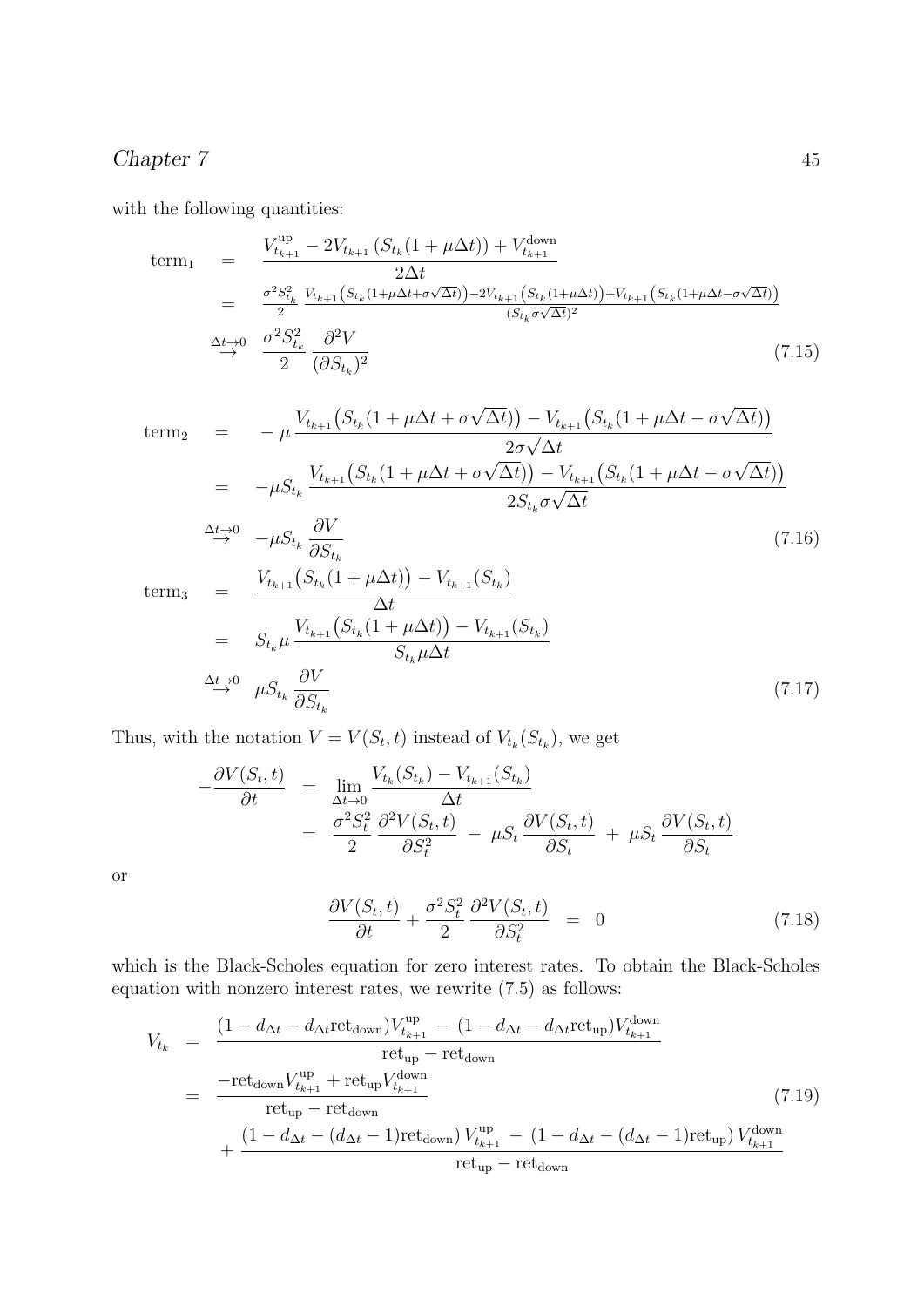The first term in (7.19) is the contribution for zero interest rates and has been considered following  $(7.12)$ . The second term in  $(7.19)$ ,

$$
(1 - d_{\Delta t}) \times \frac{(1 + \text{ret}_{\text{down}})V_{t_{k+1}}^{\text{up}} - (1 + \text{ret}_{\text{up}})V_{t_{k+1}}^{\text{down}}}{\text{ret}_{\text{up}} - \text{ret}_{\text{down}}}
$$
(7.20)

is new. Thus, for non zero interest rates (7.14) changes to

$$
\frac{V_{t_k}(S_{t_k}) - V_{t_{k+1}}(S_{t_k})}{\Delta t} = \text{term}_1 + \text{term}_2 + \text{term}_3 + \text{term}_4 \tag{7.21}
$$

with a fourth term given by

$$
\begin{split}\n\text{term}_{4} &= \frac{1 - d_{\Delta t}}{\Delta t} \times \left\{ \frac{V_{t_{k+1}}^{\text{up}} - V_{t_{k+1}}^{\text{down}}}{\text{ret}_{\text{up}} - \text{ret}_{\text{down}}} + \frac{\text{ret}_{\text{down}} V_{t_{k+1}}^{\text{up}} - \text{ret}_{\text{up}} V_{t_{k+1}}^{\text{down}}}{\text{ret}_{\text{up}} - \text{ret}_{\text{down}}} \right\} \\
&= \frac{1 - e^{-r\Delta t}}{\Delta t} \times \left\{ \frac{V_{t_{k+1}} \left( S_{t_k} (1 + \mu \Delta t + \sigma \sqrt{\Delta t}) \right) - V_{t_{k+1}} \left( S_{t_k} (1 + \mu \Delta t - \sigma \sqrt{\Delta t}) \right)}{2\sigma \sqrt{\Delta t}} \right. \\
&\quad \left. + \frac{\left( \mu \Delta t - \sigma \sqrt{\Delta t} \right) V_{t_{k+1}}^{\text{up}} - \left( \mu \Delta t + \sigma \sqrt{\Delta t} \right) V_{t_{k+1}}^{\text{down}}}{2\sigma \sqrt{\Delta t}} \right\} \\
&= \frac{1 - e^{-r\Delta t}}{\Delta t} \times \left\{ S_{t_k} \frac{V_{t_{k+1}} \left( S_{t_k} (1 + \mu \Delta t + \sigma \sqrt{\Delta t}) \right) - V_{t_{k+1}} \left( S_{t_k} (1 + \mu \Delta t - \sigma \sqrt{\Delta t}) \right)}{2S_{t_k} \sigma \sqrt{\Delta t}} \right. \\
&\quad \left. + \mu \Delta t \frac{V_{t_{k+1}}^{\text{up}} - V_{t_{k+1}}^{\text{down}}}{2\sigma \sqrt{\Delta t}} - \frac{V_{t_{k+1}}^{\text{up}} + V_{t_{k+1}}^{\text{down}}}{2} \right\} \\
\xrightarrow{\Delta t} \quad r \times \left\{ S_{t_k} \frac{\partial V}{\partial S_{t_k}} + 0 - V \right\} \tag{7.22}\n\end{split}
$$

and (7.21) becomes

$$
-\frac{\partial V(S_t, t)}{\partial t} = \frac{\sigma^2 S_t^2}{2} \frac{\partial^2 V(S_t, t)}{\partial S_t^2} + r S_t \frac{\partial V(S_t, t)}{\partial S_t} - r V \qquad (7.23)
$$

which is the Black-Scholes equation  $(7.3)$  with non zero interest rates.

#### Reduction of the Black-Scholes Equation to the Diffusion Equation

Suppose that we would not know that the solution to the Black-Scholes equation is given by  $(7.2)$ , how would we proceed from  $(7.3,7.4)$  to obtain a solution? One possibility is to transform the Black-Scholes equation into the diffusion equation  $\frac{\partial u(x,t)}{\partial t} = \frac{\partial^2 u(x,t)}{\partial x^2}$  $\partial x^2$ which can be solved, for example with Fourier transform, in a pretty straightforward way. This calculation goes as follows: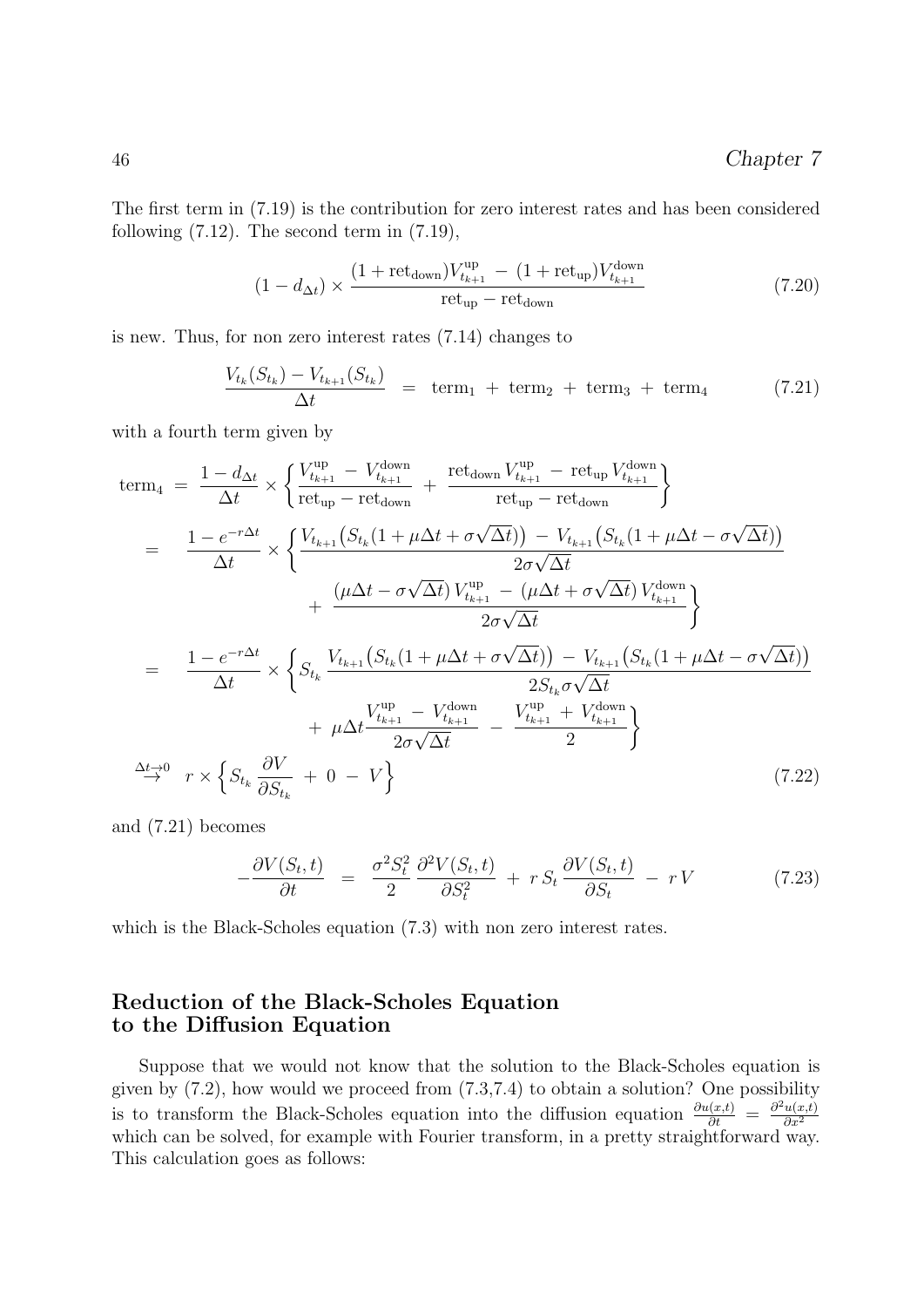#### Chapter 7 47

The Black-Scholes equation for a european option with payoff  $H(S_T)$  reads

$$
\frac{\partial V}{\partial t} + \frac{\sigma^2}{2} S^2 \frac{\partial^2 V}{\partial S^2} + rS \frac{\partial V}{\partial S} - rV = 0 \tag{7.24}
$$

with the final condition

$$
V(S,T) = H(S) \tag{7.25}
$$

To turn (7.24) into a constant coefficient equation, we start by introducing the variables x and  $\tau$  according to

$$
S = e^{\sigma x}, \qquad \tau = T - t \tag{7.26}
$$

and write

$$
V(S,t) = V(e^{\sigma x}, T - \tau) = e^{-r\tau}v(x, \tau)
$$
\n(7.27)

Because of  $\frac{\partial}{\partial t} = -\frac{\partial}{\partial \tau}$  and

$$
\frac{\partial}{\partial S} = \frac{1}{\sigma S} \frac{\partial}{\partial x}, \qquad \frac{\partial^2}{\partial S^2} = -\frac{1}{\sigma S^2} \frac{\partial}{\partial x} + \frac{1}{\sigma^2 S^2} \frac{\partial^2}{\partial x^2}
$$
(7.28)

(7.24) becomes

$$
rv - \frac{\partial v}{\partial \tau} + \frac{\sigma^2}{2} S^2 \left( -\frac{1}{\sigma S^2} \frac{\partial v}{\partial x} + \frac{1}{\sigma^2 S^2} \frac{\partial^2 v}{\partial x^2} \right) + rS \frac{1}{\sigma S} \frac{\partial v}{\partial x} - rv = 0
$$
  

$$
\Leftrightarrow \frac{1}{2} \frac{\partial^2 v}{\partial x^2} + \left( \frac{r}{\sigma} - \frac{\sigma}{2} \right) \frac{\partial v}{\partial x} = \frac{\partial v}{\partial \tau}
$$
(7.29)

This looks almost like the diffusion equation. To eliminate the first derivative with respect to  $\boldsymbol{x}$  we put

$$
k := \frac{r}{\sigma} - \frac{\sigma}{2} \tag{7.30}
$$

and make the ansatz

$$
v(x,\tau) = e^{-\alpha x - \beta \tau} u(x,\tau)
$$
\n(7.31)

which gives

$$
\frac{1}{2} \left( \alpha^2 u - 2\alpha \frac{\partial u}{\partial x} + \frac{\partial^2 u}{\partial x^2} \right) + k \left( -\alpha u + \frac{\partial u}{\partial x} \right) = -\beta u + \frac{\partial u}{\partial \tau}
$$
  
\n
$$
\Leftrightarrow \qquad \frac{1}{2} \frac{\partial^2 u}{\partial x^2} + (-\alpha + k) \frac{\partial u}{\partial x} + \left( \frac{\alpha^2}{2} - \alpha k + \beta \right) u = \frac{\partial u}{\partial \tau}
$$
(7.32)

With the choice

$$
\alpha = k = \frac{r}{\sigma} - \frac{\sigma}{2}, \qquad \beta = \frac{k^2}{2} = \frac{1}{2} \left( \frac{r^2}{\sigma^2} - r + \frac{\sigma^2}{4} \right) \tag{7.33}
$$